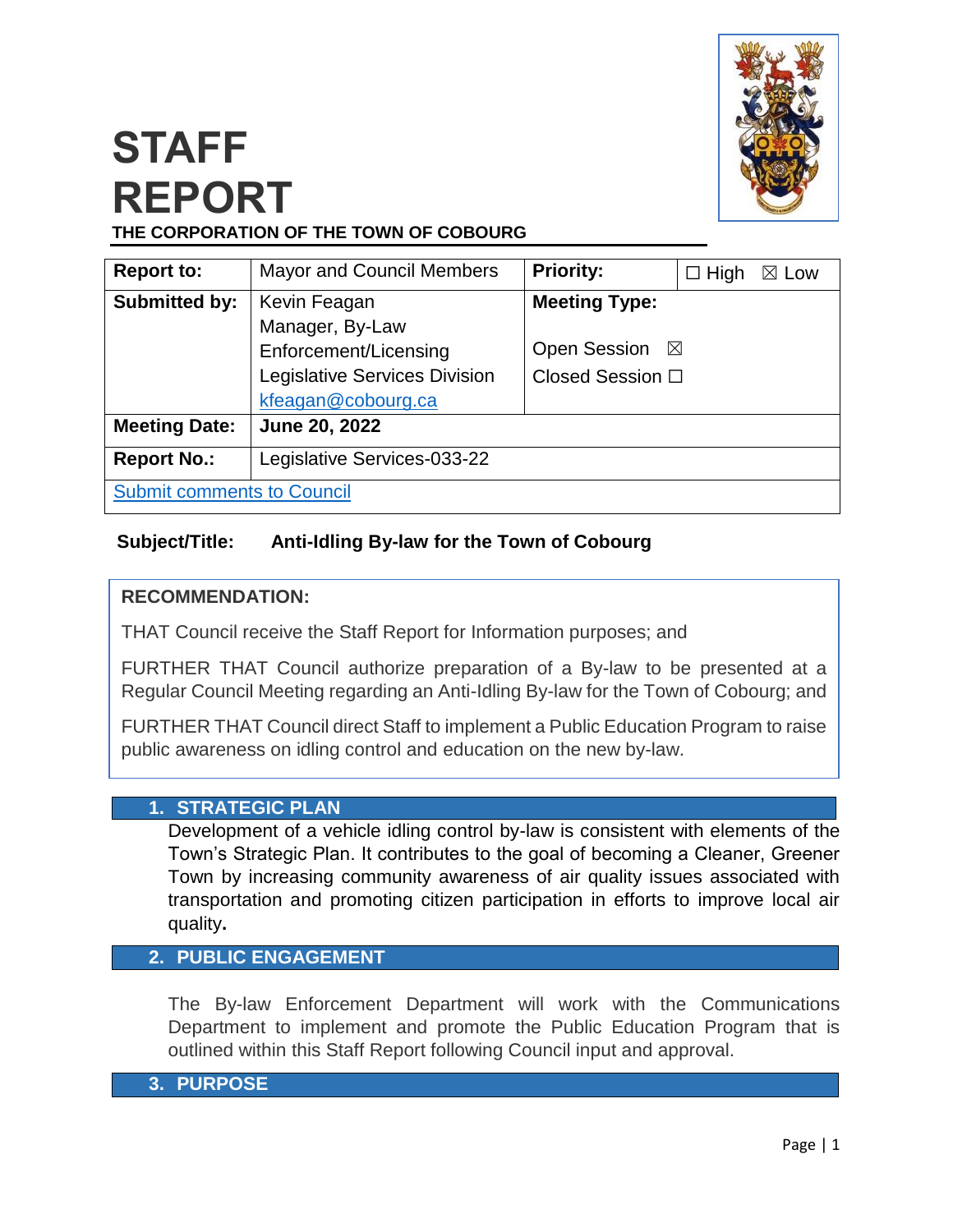The purpose of this report is to bring forward a draft anti-idling by-law and an antiidling education/awareness program for Council's consideration.

# **4. ORIGIN AND LEGISLATION**

At the Committee of the Whole Meeting on September 13, 2021, Council considered a memo from the Transportation Advisory Committee, regarding an Anti-Idling By-law. Subsequently, on September 20, 2021 Council passed Resolution No: 392-21 that Council direct staff to develop an Anti-Idling By-law and education plan with the draft by-law presented to Council by March 1, 2022. The *Municipal Act, S.O. 2001, c. 25*, as amended, authorizes municipalities to regulate activities for the health, safety and well-being of the inhabitants of the municipality of which an Anti-Idling By-law is applicable.

#### **5. BACKGROUND**

The Town of Cobourg Climate Action Plan for Future Generations (Update 2020 to 2050) identified that vehicles are one of the biggest contributors to Green House Gas emissions in Cobourg today. In defining measures to reduce our GHG emissions Council determined that future measures need to address the most critical sectors of which vehicles are significantly important. Vehicle air pollution affects both human health and the environment.

The transportation sector is identified as the most significant source of emissions within most communities estimated to be responsible for:

- 64% of nitrogen oxides
- 38% of sulphur oxides
- 74% of carbon monoxide
- 24% of inhalable particulate matter less than 10 microns in size
- 26% of respirable particulate matter less than 2.5 microns in size, and
- 15% of volatile organic compounds.

In addition, a growing body of literature suggests that the release of air pollutants at ground level along transportation corridors can expose people to higher levels of these pollutants than may be indicated by ambient air quality readings in a community. Both federal and provincial governments have undertaken various emission reduction initiatives, including the development of new standards for fuel efficiency and vehicle emissions, lower sulphur content in fuels, and programs such as Drive Clean in Ontario.

#### **6. ANALYSIS**

#### **Vehicle Idling and Air Pollution**

At the local level, more municipalities are implementing vehicle idling control bylaws as a measure to improve local air quality. Unnecessary vehicle idling exposes people to the general health effects of air pollution, leading to an increased incidence and duration of respiratory symptoms, reduced lung function, acute and chronic bronchitis, and asthma attacks. Children and the elderly or those with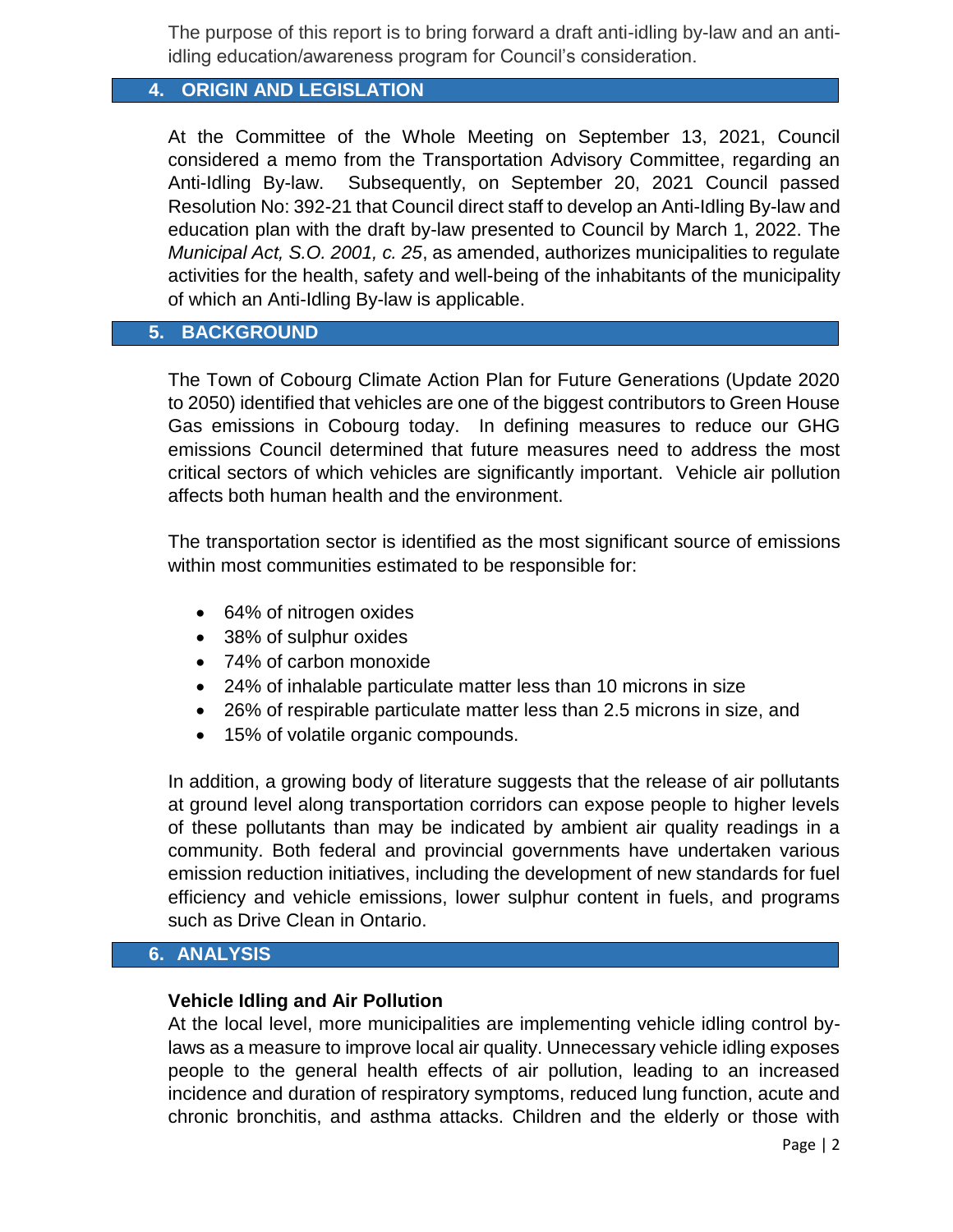respiratory problems such as asthma are particularly at risk. Idling also wastes fuel, and the emissions of carbon dioxide from vehicle engines contributes to global climate change. Idling can also damage modern engines, which do not require lengthy warm up times. Turning off your engine also saves money--ten seconds of idling uses more fuel than restarting your engine. Frequent restarting has little impact on engine components such as the battery and starter motor. If Canadians avoided idling for just three minutes every day of the year, CO2 emissions would be reduced by 1.4 million tonnes annually—the equivalent of taking 320,000 cars off the road annually. To educate and inform Canadians about the benefits of reducing vehicle idling, NRCan has developed an Idle-Free Zone web site.

#### **Idling Time**

Most municipalities in southern Ontario with anti-idling by-laws have set a threeor five-minute idling limit, either as consecutive minutes or as a maximum within a specific time period, usually sixty (60) minutes. Regulating permitted idling time to two minutes would reduce emissions of greenhouse gases and air pollutants, and make the bylaw easier to enforce. A longer idling time makes enforcement more difficult, since enforcement staff will be required to wait and observe that the vehicle has exceeded that time limit before they can act. Most public education literature promotes shutting off the engine after ten (10) seconds, since more than ten (10) seconds of idling uses more fuel than is required to restart the engine.

Certain circumstances warrant that vehicles be exempt from the provisions of the idling control by-law. In most by-laws, exemptions don't apply when idling is substantially for the convenience of the operator of the vehicle. The specific wording of these exemptions can vary somewhat between municipalities.

Exemptions proposed for inclusion in Cobourg's idling control by-law include:

- Fire, police, emergency medical service, public transit and municipal vehicles when idling is required for their function
- Vehicles that remain motionless because of traffic conditions or traffic controls
- During hot or cold weather (e.g. over 27°C or below 5°C)
- Where idling is necessary for maintenance or repair
- Vehicles in a parade or other event authorized by the municipality
- Armoured vehicles, where a person remains inside guarding the contents, or while the vehicle is being loaded or unloaded.

**Recommended Action:** It is proposed that the exemptions listed above be included in the Town of Cobourg vehicle idling control by-law.

#### **Fines**

It is proposed that tickets be issued to violators of the by-law by using the Part I Offence process under the Provincial Offences Act (POA). To create the Part I Offence, the Town must pass a bylaw creating an offence and then submit a request to the Province requesting approval of the wording to be used on the ticket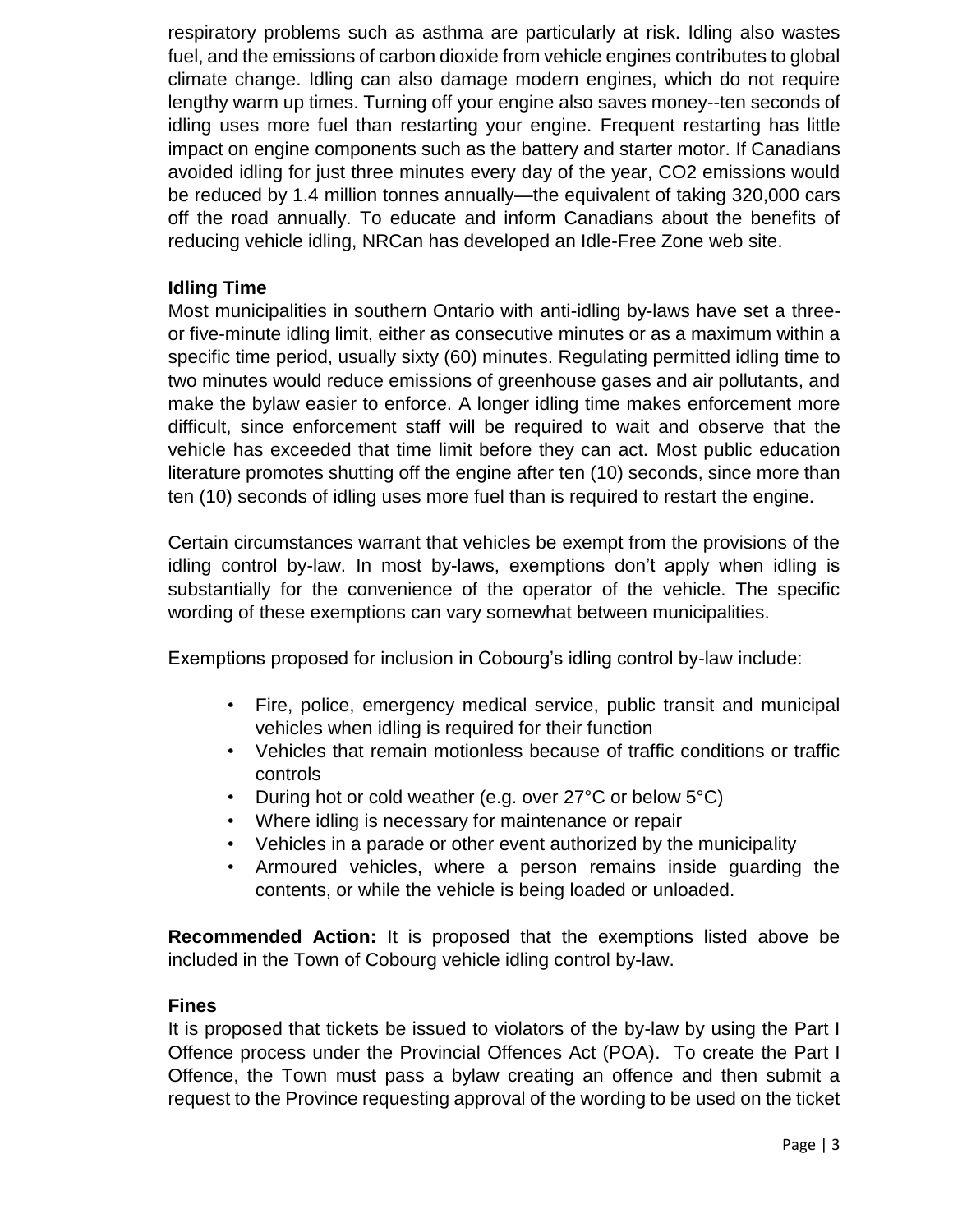and a set fine amount. Some municipalities have no set fine, whereas others range from \$50 to as high as \$250, including victim surcharges.

**Recommended Action:** Staff recommends that a fine of \$60 for causing or permitting idling for 2 consecutive minutes and \$100 for contravening an Order be set as appropriate for this offence, as it is perceived to be more serious than a general parking violation, but not as serious as parking in an accessible parking space without a permit.

### **By-law Enforcement**

While the intent of the by-law is to achieve voluntary compliance, the passing of a by-law will enable enforcement of violations. By-law enforcement is generally described as either reactive or proactive. Many of the Town's by-laws are enforced reactively (upon complaint) while others are enforced proactively (general patrol/came across).

Issues relating to enforcement of vehicle idling include:

- Officer must observe vehicle for the entire time limit;
- Ticket must be served to the driver which lengthens wait for unoccupied vehicles;
- Drivers can turn off their engines when they see the officer;
- Uncertainty about applicability of exemptions (i.e., temperature).

There are several existing groups within Town staff, as well as the Cobourg Police Service, that are able to enforce Town by-laws. The Town is currently undergoing a review of its municipal law enforcement functions to, among other things, determine whether selected enforcement functions can be consolidated with the municipal law enforcement team to provide enhanced customer service. Notwithstanding this review, it is anticipated that vehicle idling can be enforced by more than one group. However, these groups will require sufficient staff resources to proactively enforce vehicle idling. Training will be required to ensure consistent application of the by-law by other groups. Other communities with vehicle idling by-laws have found the use of warnings rather than tickets to be effective in promoting compliance

**Recommended Action:** It is recommended that enforcement of vehicle idling be primarily undertaken reactively to complaints and proactively based on the availability of staff resources.

#### **Idling Control By-Law – Implementation Plan**

Should Council approve the recommended vehicle idling control by-law attached to this report, staff will initiate the following actions:

> Apply to the Ministry of the Attorney General's office for a set fine in the amount of \$60 & \$100;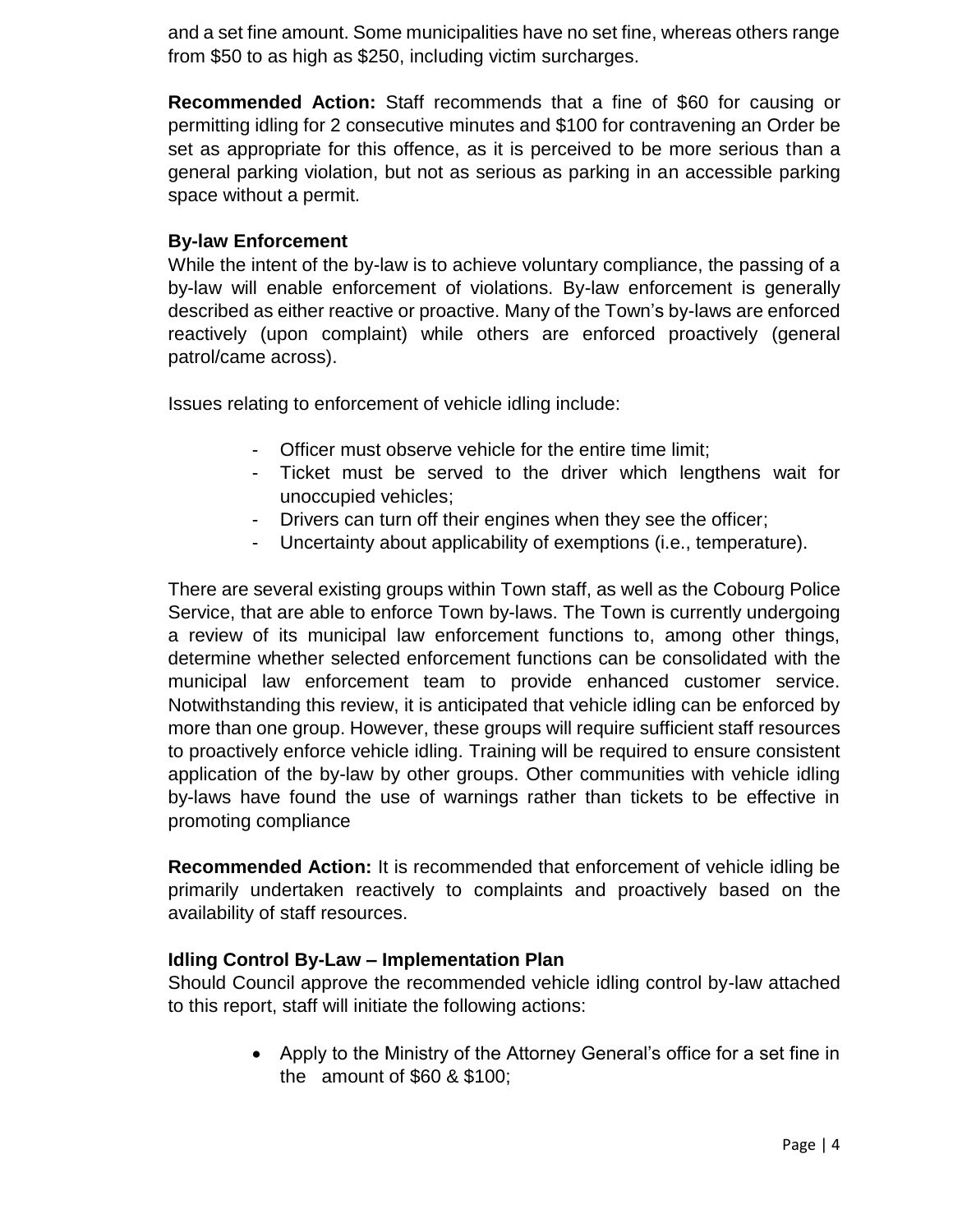- Implement a Public Education program to raise public and staff awareness of the new regulation;
- Administer and enforce the new by-law as required.

## **Public Education Plan**

The proposed public education plan would include some of the following actions, subject to the financial and staff resources available for the plan:

- A media event to "kick-off" public education
- Develop partnerships with organizations like the Haliburton, Kawartha Pine Ridge Health Unit or environmental groups like the Clean Air Partnership, or automobile safety organizations such as CAA or driving schools; and the Transportation Advisory Committee, Sustainability and Climate Emergency Advisory Committee, and Sustainable Cobourg.
- Placement of signs at appropriate locations such as selected schools, arenas, libraries and community centres where idling is a problem
- Distribute information on vehicle idling through municipal facilities and corporate distributions such as Leisure Guides, Annual Report to Citizens and tax bills
- Work with school boards to share information on vehicle idling with parents, students and staff
- Post information on the by-law on the Town web site and Intranet as well as web-sites of other project partners
- Advertise in various forms of local media
- Work with transit authorities to reduce unnecessary idling of transit or commuter vehicles on or near public transit property
- Communicate with relevant businesses that have an interest in vehicle idling including bus companies, taxis, trucking, etc.

For some of these activities, the Town could use existing communication materials developed by other agencies to assist in implementing the program and keeping costs down. NRCan and the Clean Air Partnership are organizations that have materials such as information cards and templates for street signs. It is anticipated that some of the activities listed above will be undertaken starting in the fall of 2022 and can be undertaken within current Budget operations.

## **7. FINANCIAL IMPLICATIONS/BUDGET IMPACTS**

An anti-idling education/awareness program will include costs to run regular advertisements, install signs, and develop promotional literature for use in the program. Initial estimates for these activities are still to be determined, and communication activities may have to be delivered in a two (2) staged approach such as Stage 1 - to keep in line with the 2022 approved By-law Department Budget for printing and advertising and Stage 2 - an additional budget request for 2023 for additional permanent awareness signage and advertisements to promote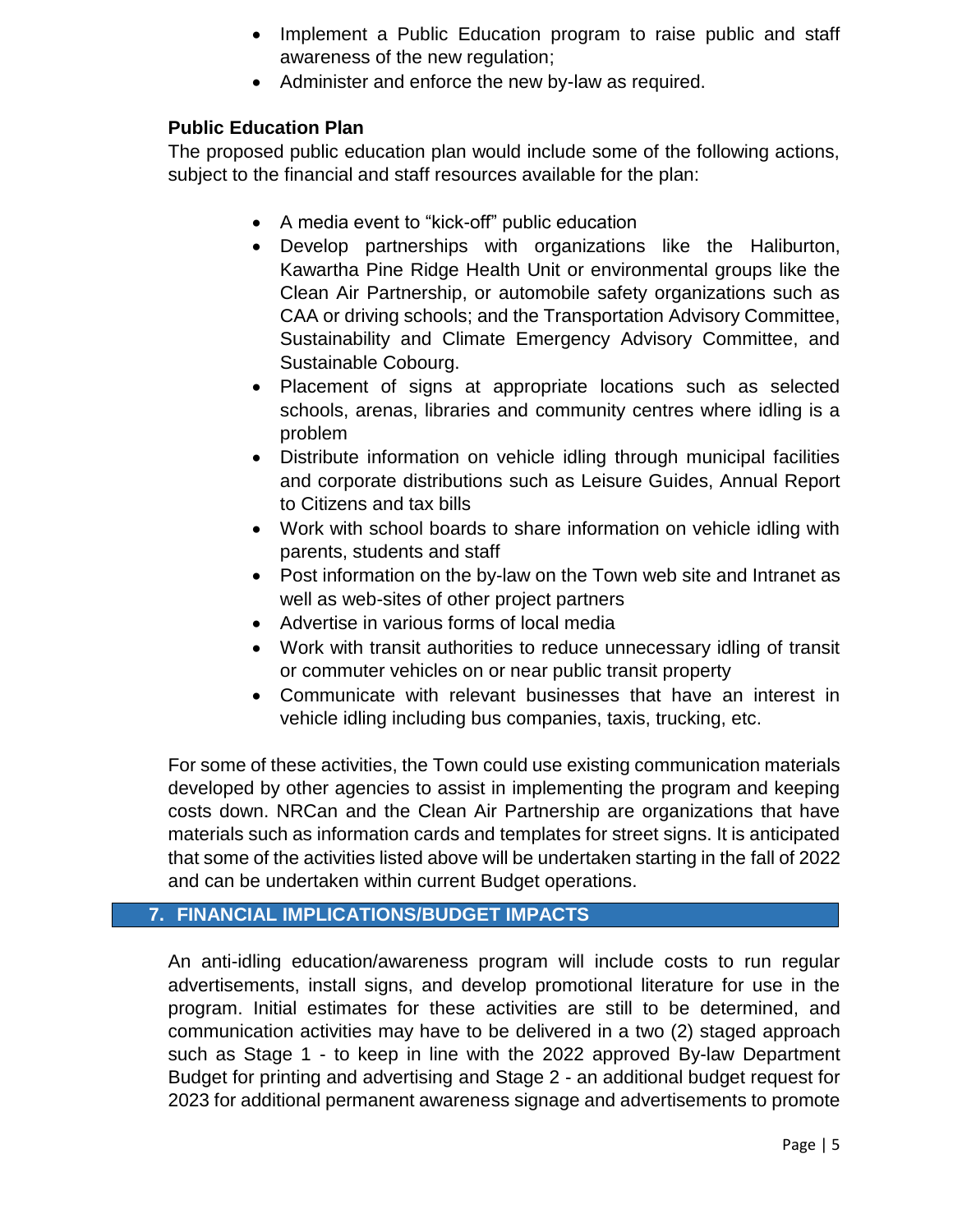the program and by-law. Staff will also explore the availability of financial assistance from NRCan and/or CAP to develop a campaign to promote the by-law. Enforcement of the by-law will be accomplished with existing enforcement resources both reactively (by complaint) and proactively (active patrol). As additional by-laws are added to Municipal Law Enforcement responsibilities there will accordingly be a need to routinely re-evaluate staffing levels to ensure effective and efficient delivery of services.

#### **8. CONCLUSION**

In recognition of the general effects of air pollution on human health and the environment, and the contribution of unnecessary vehicle idling to air pollution, Cobourg Town Council directed staff to prepare a draft vehicle idling control bylaw and education plan. A draft by-law has been prepared for Council's consideration that includes a two (2) minute idling time and many of the exemptions common to other municipal idling control by-laws. The proposed bylaw, if approved, will be supported by a comprehensive public education program and an enforcement strategy appropriate for the available staff and financial resources.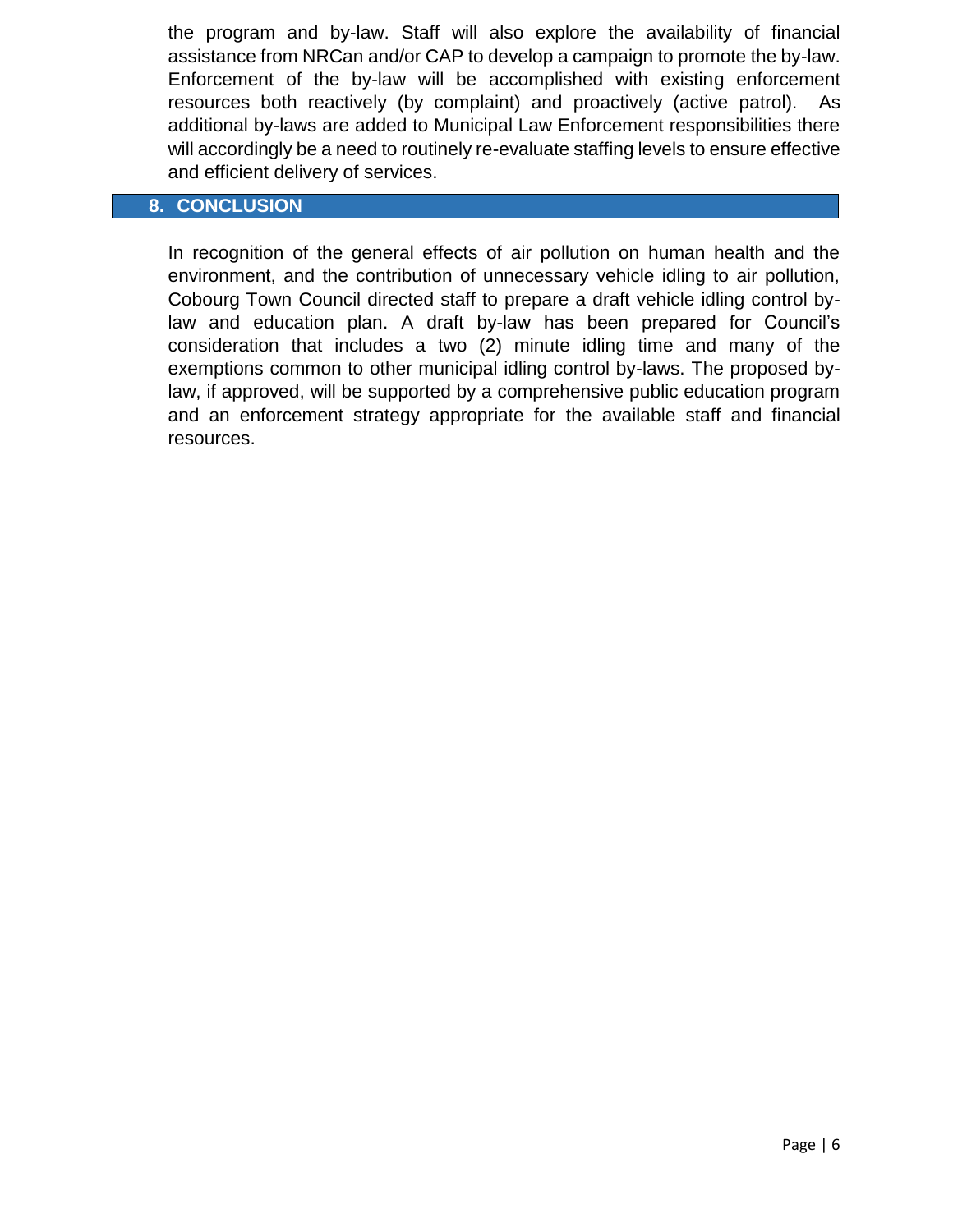## **Report Approval Details**

| Document Title:      | Vehicle Anti-Idling By-law Report - Legislative Services-033-<br>22.docx |
|----------------------|--------------------------------------------------------------------------|
| Attachments:         | - Proposed Vehicle Idling Bylaw.docx                                     |
| Final Approval Date: | Jun 9, 2022                                                              |

This report and all of its attachments were approved and signed as outlined below:

**Brent Larmer, Municipal Clerk / Director of Legislative Services - Jun 9, 2022 - 4:47 PM**

**No Signature - Task assigned to Tracey Vaughan, Chief Administrative Officer was completed by workflow administrator Brent Larmer, Municipal Clerk / Director of Legislative Services**

**Tracey Vaughan, Chief Administrative Officer - Jun 9, 2022 - 4:47 PM**